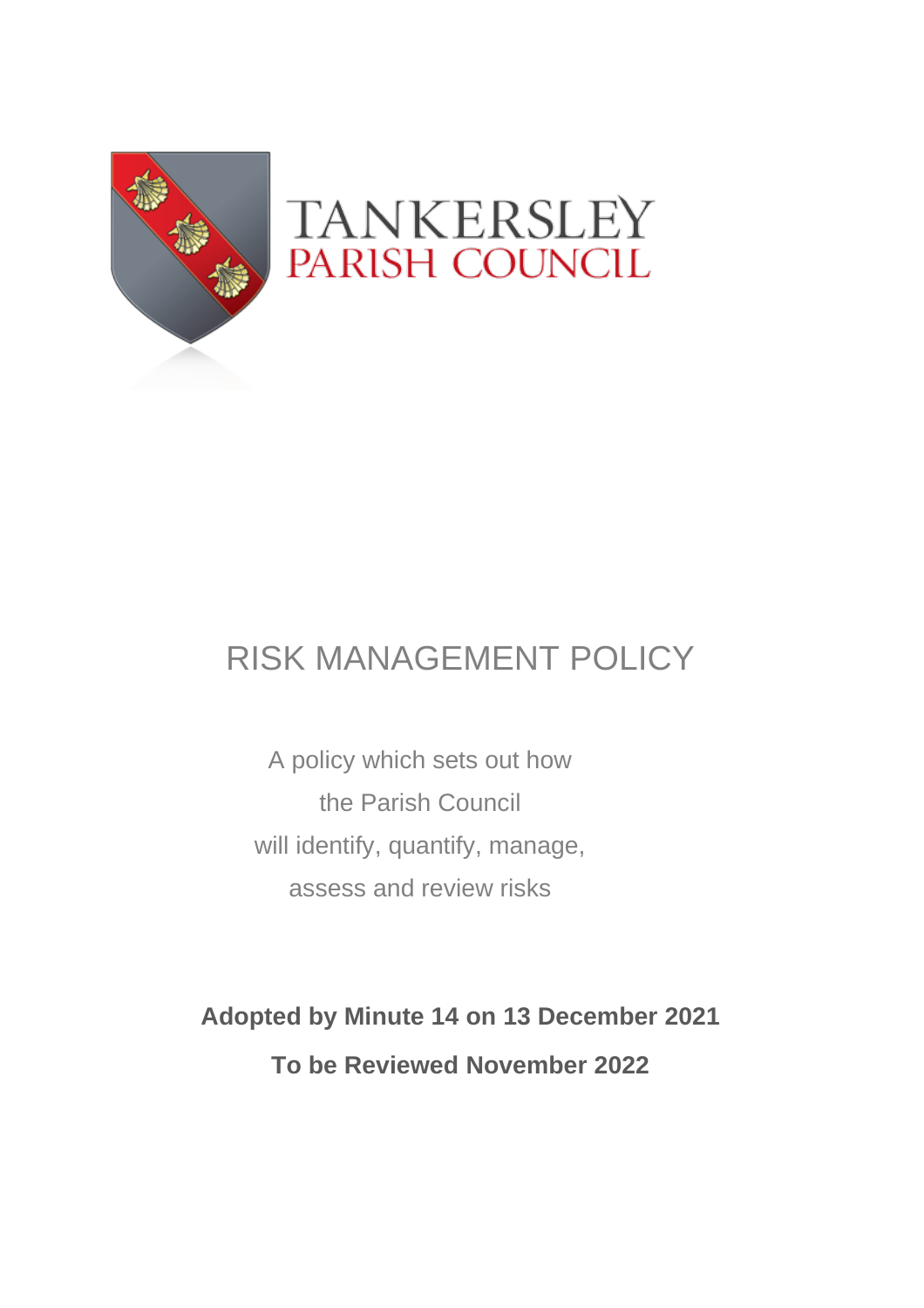# **Tankersley Parish Council Risk Management Policy**

# **Tankersley Parish Council adopted the following policy with effect from 13 December 2021.**

## **1. Introduction**

- 1.1 Tankersley Parish Council has adopted this risk management policy in accordance with guidance set out in:- Governance and Accountability for Local Councils – a Practitioners' Guide (England) issued by the Joint Practitioners Advisory Group (JPAG) and also to give effect to the Health and Safety at Work Act 1974
- 1.2 This document sets out the:
	- 1.2.1 Parish Council's Risk Management Policy
	- 1.2.2 Objectives of Risk Management
	- 1.2.3 Types of Risk
	- 1.2.4 Roles and responsibilities
	- 1.2.5 Risk Management process
	- 1.2.6 Approach to future monitoring
- 1.3 This policy aims to further develop risk management and raise its profile across the Parish Council by:
	- 1.3.1 Integrating risk management into the culture of the organization
	- 1.3.2 Embedding risk management through the ownership and management of risk as part of all decision making processes
	- 1.3.3 Managing risk in accordance with best practice

## **2. The Policy**

2.1 Tankersley Parish Council recognises that it has a responsibility to manage risks effectively in order to protect its employees, assets, liabilities and community against potential losses, to minimise uncertainty in achieving its goals and objectives and to maximise its opportunities.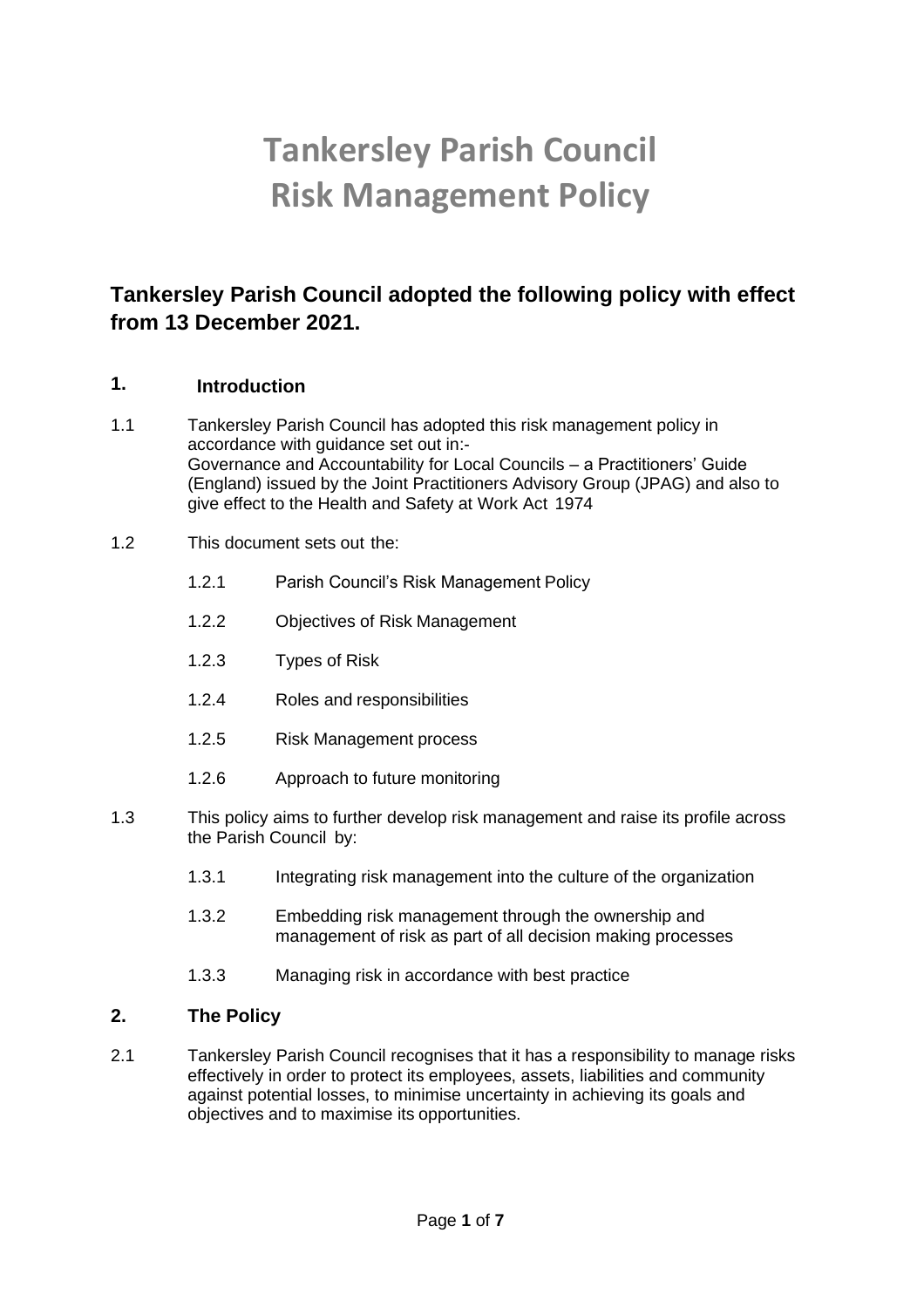- 2.2 The Parish Council is aware that some risks can never be eliminated fully and its strategy provides a structured, systematic and focussed approach to managing risk.
- 2.3 Risk Management is an integral part of the Parish Council's management processes

## **3. Objectives of Risk Management**

- 3.1 The objectives of risk management are to:
	- 3.1.1 Identify, evaluate and manage the opportunities and risks to which the Parish Council is exposed, at strategic and operational level;
	- 3.1.2 To protect physical assets, promote employee and public safety and maximise resources;
	- 3.1.3 Embed risk management into day to day management and working arrangements;
	- 3.1.4 Enable effective and safe delivery of services to local people and to minimise the risk of significant failures;
	- 3.1.5 Enable the identification of opportunities and risks associated with the Parish Council's budget options and business planning to ensure that opportunities and risks are controlled;
	- 3.1.6 Enable better, more informed decision making at all levels;
	- 3.1.7 Review, evaluate and implement issues identified from past experience;
	- 3.1.8 To promote good corporate governance.
- 3.2 It is the responsibility of all Members and staff to have regard for risk management whilst carrying out their duties.
- 3.3 This Strategy will enable risks and opportunities to be identified, evaluated, controlled, monitored and reported
- 3.4 Seek assurances that action(s) are being taken on risk related issues identified by auditors and inspectors.

## **4. Types of Risk**

- 4.1 In order to manage risk, the Parish Council needs to know what risks it faces. Identifying risks is therefore the first step in the risk management process
- 4.2 The Parish Council will identify the key risks to achieving its priorities and service objectives:
	- 4.2.1 financial loss of money
	- 4.2.2 security fraud, theft, embezzlement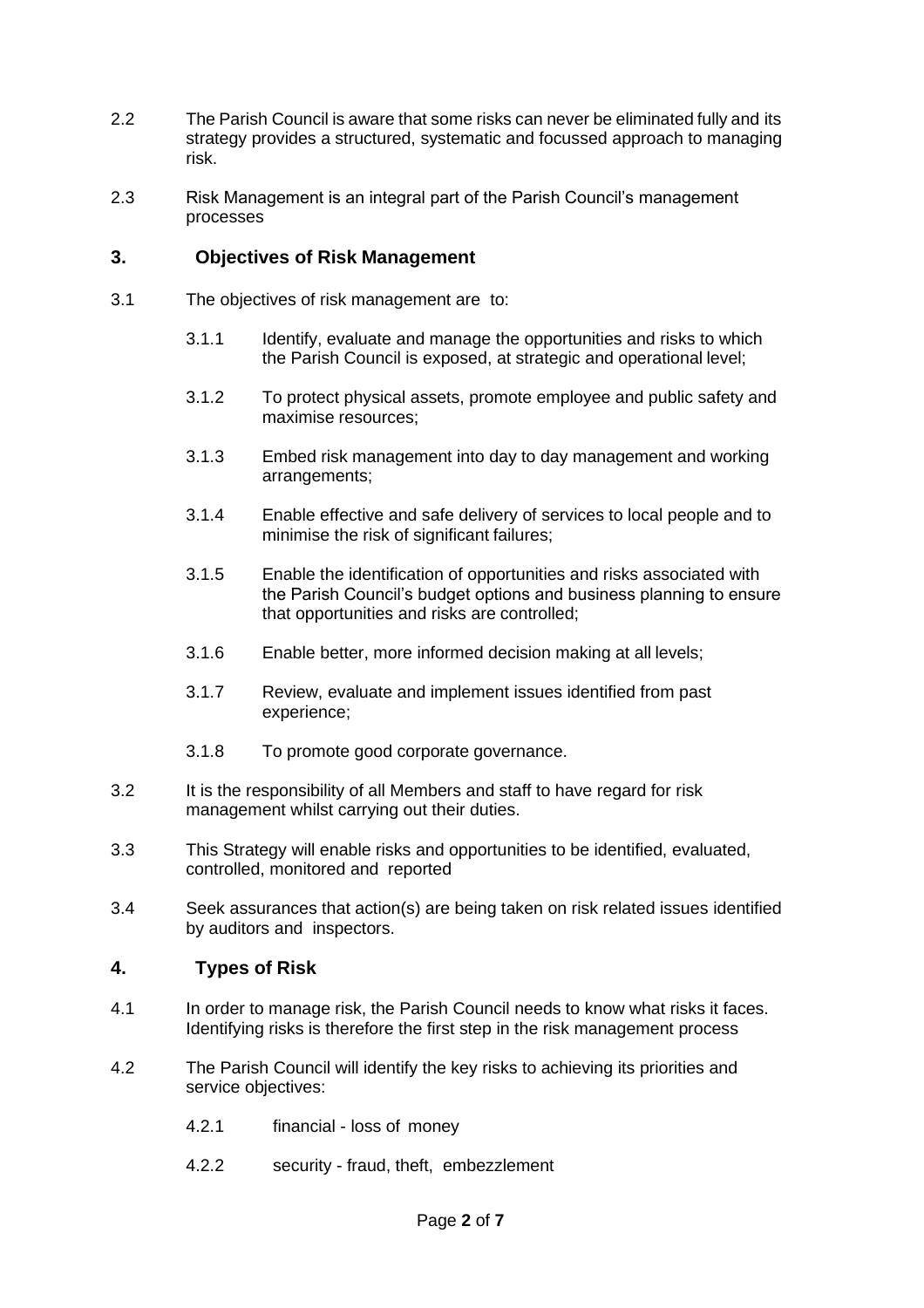- 4.2.3 property damage to property
- 4.2.4 legal breaking the law or being sued;
- 4.2.5 IT failure of IT systems or misuse; and
- 4.2.6 reputational actions taken could harm the authority's public reputation

### 5. **Roles and Responsibilities for Risk Management**

- 5.1 All Members and staff of the Parish Council are responsible for risk management.
- 5.2 All Members:
	- 5.2.1 Have collective responsibility in understanding the strategic risks which the Parish Council faces.
	- 5.2.2 Ensure that all identified risks have been considered in decision making and countermeasures and controls are defined
	- 5.2.3 Agree and publish a clear Risk Management Policy and oversee the effective management of risks by the Clerk
	- 5.2.4 Monitor the effectiveness of the Parish Council's risk management arrangements by reviewing any risk management reports to the Parish Council at least three times a year.
	- 5.2.5 Ensure that a structured and systematic approach is in place for the identification, recording and reporting of risks and opportunities
	- 5.2.6 Assist in embedding a culture of risk management through the Parish Council and encourage appropriate training, including induction and refresher training for staff.
	- 5.2.7 Know how the Parish Council will manage and operate in a crisis through its approved Emergency Plan

#### 5.3 The Clerk

- 5.3.1 Is the lead officer for risk management and owner of the Risk Management Strategy.
- 5.3.2 has the responsibility to understand the strategic and operational risks that the Parish Council faces and to oversee the effective management of these risks by officers
- 5.3.3 leads on the corporate governance agenda which includes risk management and with the Parish Council's Chair approve the Annual Governance and Accountability Return.
- 5.3.4 ensures that risks are fully considered in all strategic decision making and that the Risk Management Policy helps the Parish Council to achieve its objectives and protection of assets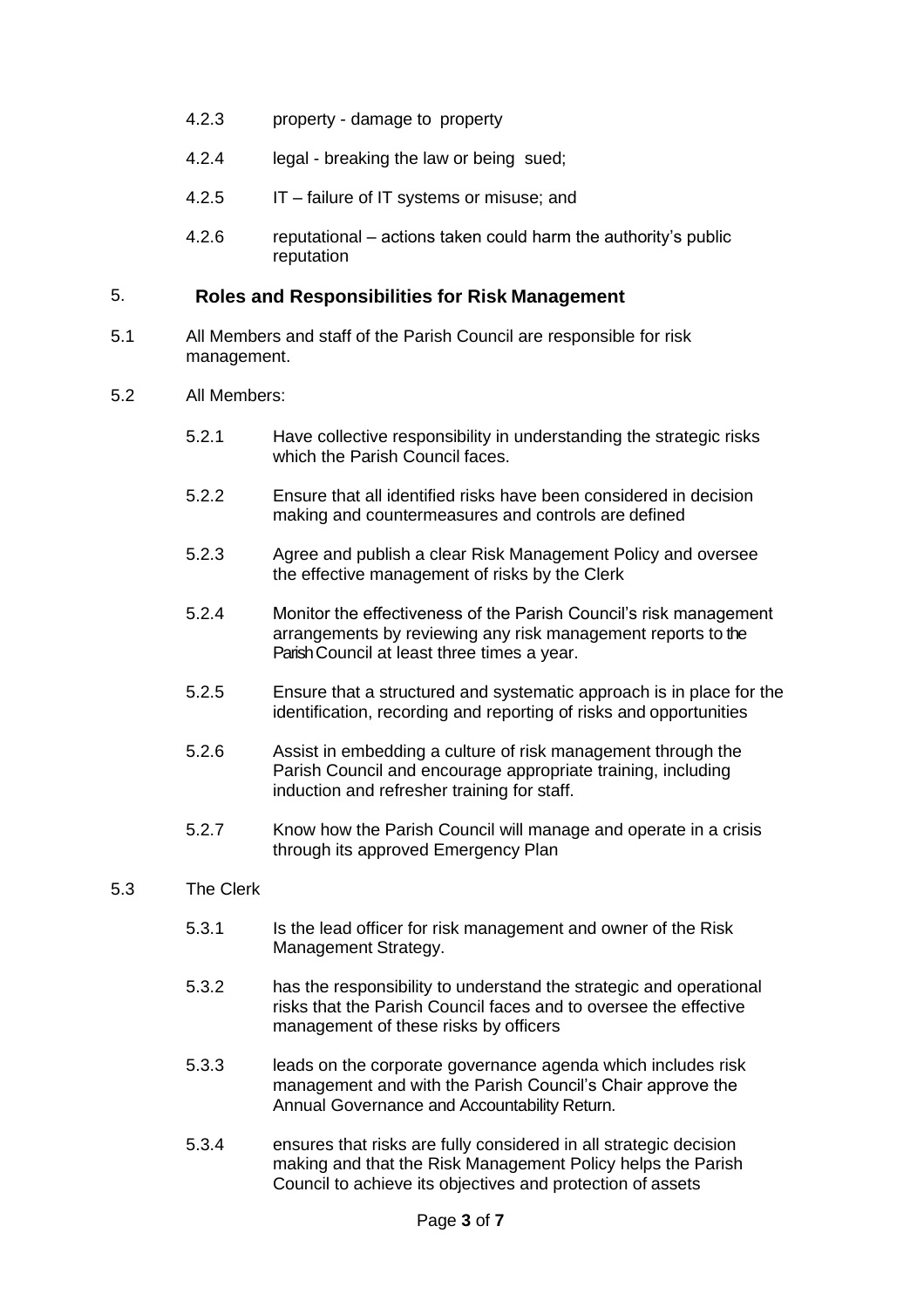- 5.3.5 Provides advice as to the legality of policy and service delivery and updates the Parish Council on the implications of new or revised legislation.
- 5.3.6 Assesses and implements the Parish Council's insurance requirements
- 5.3.7 Assesses the financial implications
- 5.4 All Employees:
	- 5.4.1 Understand their accountability for individual risk.
	- 5.4.2 Understand how they can enable continuous improvement of risk management.
	- 5.4.3 Understand that risk management and risk awareness are a key part of the Parish Council's culture.
	- 5.4.4 Report systematically and promptly to the Parish Clerk any perceived new risk or failure of existing control measures.
	- 5.4.5 Record areas of risk which fall directly within their day to day areas of control and review in line with agreed target dates.
	- 5.4.6 Provide a pro-active role in the reporting and assessing of physical risks in respect of public, staff and property.
- 5.5 Role of Internal Audit:

Provides a scrutiny role by carrying out audits to provide independent assurance to Members, via the Internal Auditor's annual audit plan and post audit report that the necessary risk management systems are in place.

## 6. **The Risk Management Process**

The process of risk management is straight forward and involves a number of key steps which are outlined below

# 6.1 Step 1: Identification of Risks

The Clerk is responsible for identifying and recording any risks. Identification will be either via a formal process of planned inspections, or ad hoc requests, or risks being noted through everyday working situations

When changes to working arrangements, new initiatives, events or projects are to be undertaken the Clerk will seek to identify any risks early in the planning process and prior to implementation.

Each risk should be described and set out on a risk assessment form.

All risks identified must be recorded on the risk register.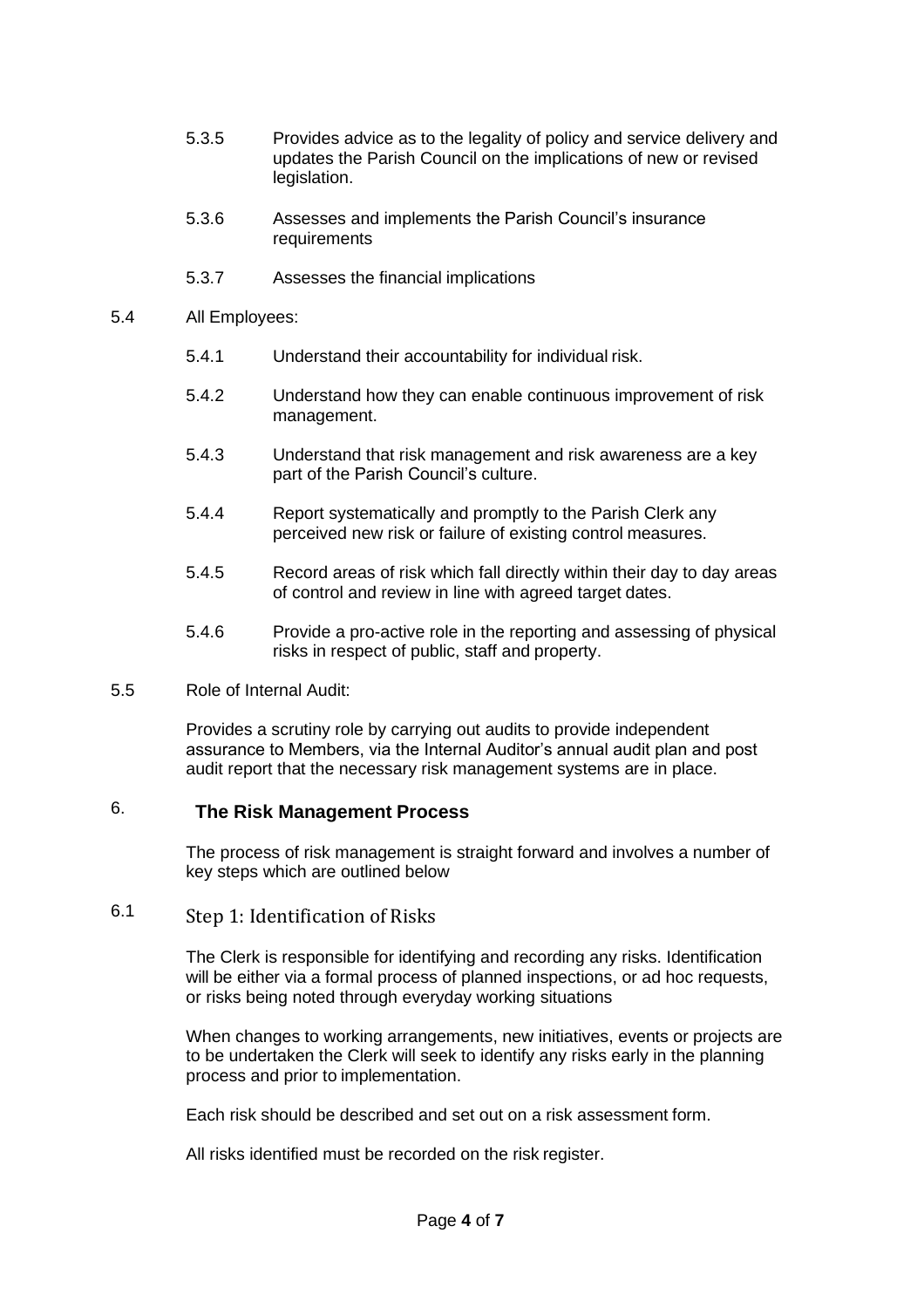## 6.2 Step 2: Evaluation of Risks

On identifying a risk the Clerk will assign a risk factor by reference to the risk matrix.

The risk matrix considers the likelihood of a risk materialising and the impact it would have

|             |  | Highly likely (3) | Medium (3)     | High $(6)$   | Very high (9) |
|-------------|--|-------------------|----------------|--------------|---------------|
| Probability |  | Possible (2)      | Low $(2)$      | Medium (4)   | High $(6)$    |
|             |  | Unlikely (1)      | Very low (1)   | Low $(2)$    | Medium (3)    |
|             |  |                   | Negligible (1) | Moderate (2) | Severe (3)    |
|             |  |                   |                |              |               |
|             |  |                   |                | Impact       |               |
|             |  |                   |                |              |               |

According to the level of risk identified appropriate action should be taken

If the level of risk is high it may not be possible to wait until a formal response or action has been agreed by the Parish Council.

The risk factor table below provides guidance in assessing appropriate action.

| <b>Risk Factor</b> |                    | <b>Action</b>                                                                                                        |  |
|--------------------|--------------------|----------------------------------------------------------------------------------------------------------------------|--|
| Red                | Very High/<br>High | Ilmmediate notification to Chair and Vice Chair<br>Identify remedial action for consideration and<br>implementation. |  |
| Amber              | Medium             | Ilmmediate notification to Chair and Vice-Chair.                                                                     |  |
| lGreen             | Low                | Notify Chair and Vice-Chair                                                                                          |  |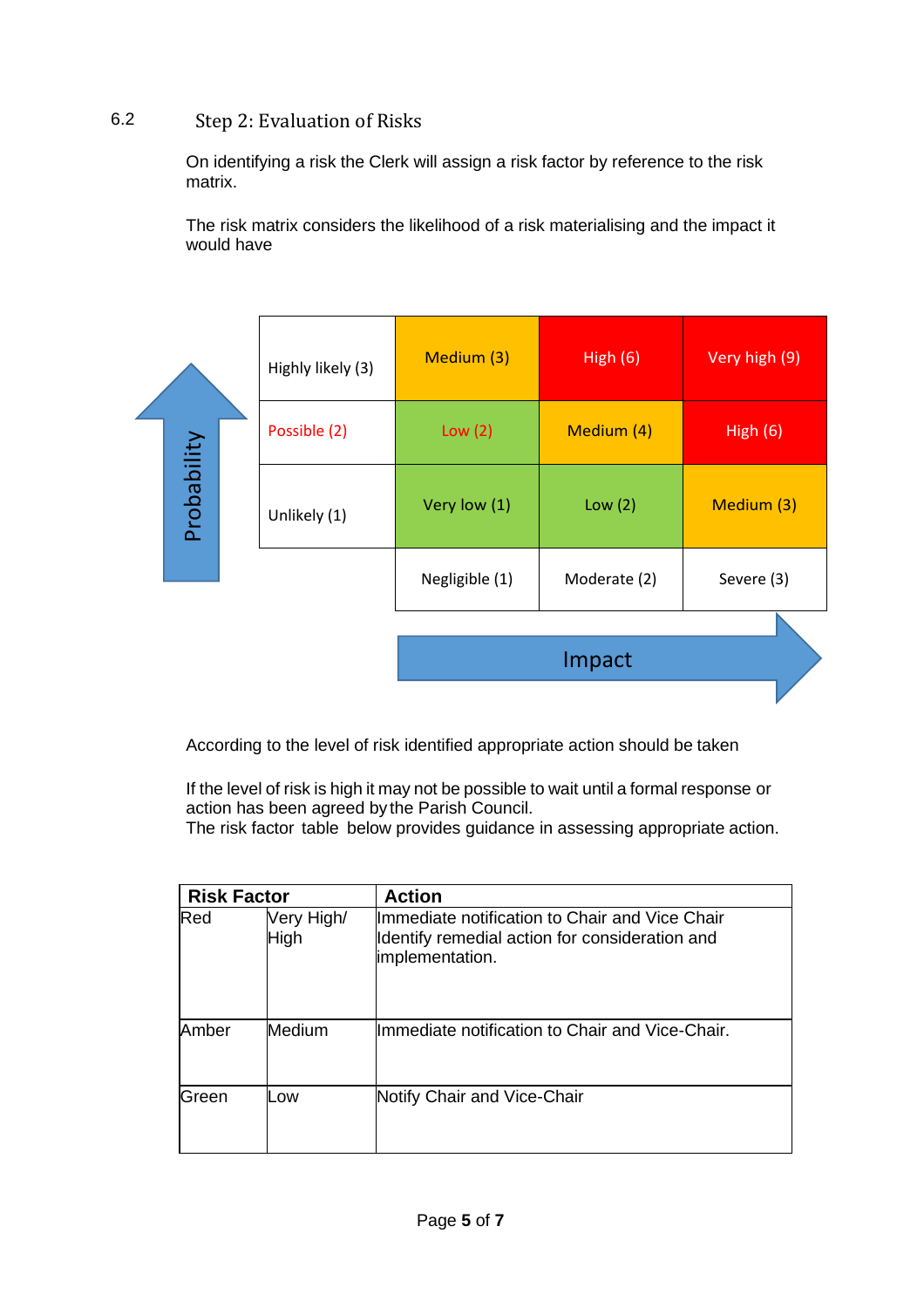Where remedial action incurs non-budgeted costs of £500 or over these should be reported to the full Parish Council at the earliest opportunity

6.3 Step 3: Mitigation of Risk

The Clerk should consider what controls are in place to mitigate the risk. These could include controls to reduce the likelihood of a risk occurring or to reduce the impact on the Parish Council.

Only existing controls that are already in place should be considered and included on the risk assessment/notification form.

### 6.4 Step 4: Decide on Any Further Action to be Taken

Terminate the risk take a decision to discontinue the activity Transfer the risk the risk is 'passed' on e.g. to an insurer. Treat the risk **put in place additional effective** controls to reduce the impact or likelihood Tolerate the risk accept the risk but continue to monitor and evaluate

Following evaluation there are four main control options to manage the risk:

Where additional controls are required, these should be agreed with the Chair and Vice-Chair and details entered onto the risk assessment form and the Parish Council notified at its next meeting

# 6.5 Step 5: Allocation of Responsibility

Each risk should be passed to the Clerk who will be responsible for implementing controls and ensuring they are working. The Clerk will also be responsible for monitoring the risk

6.6 Step 6: Completing the Risk Register

All completed risk assessments must be recorded in the risk register To assist with the management of the risk register, items will be grouped into separate files which may include: